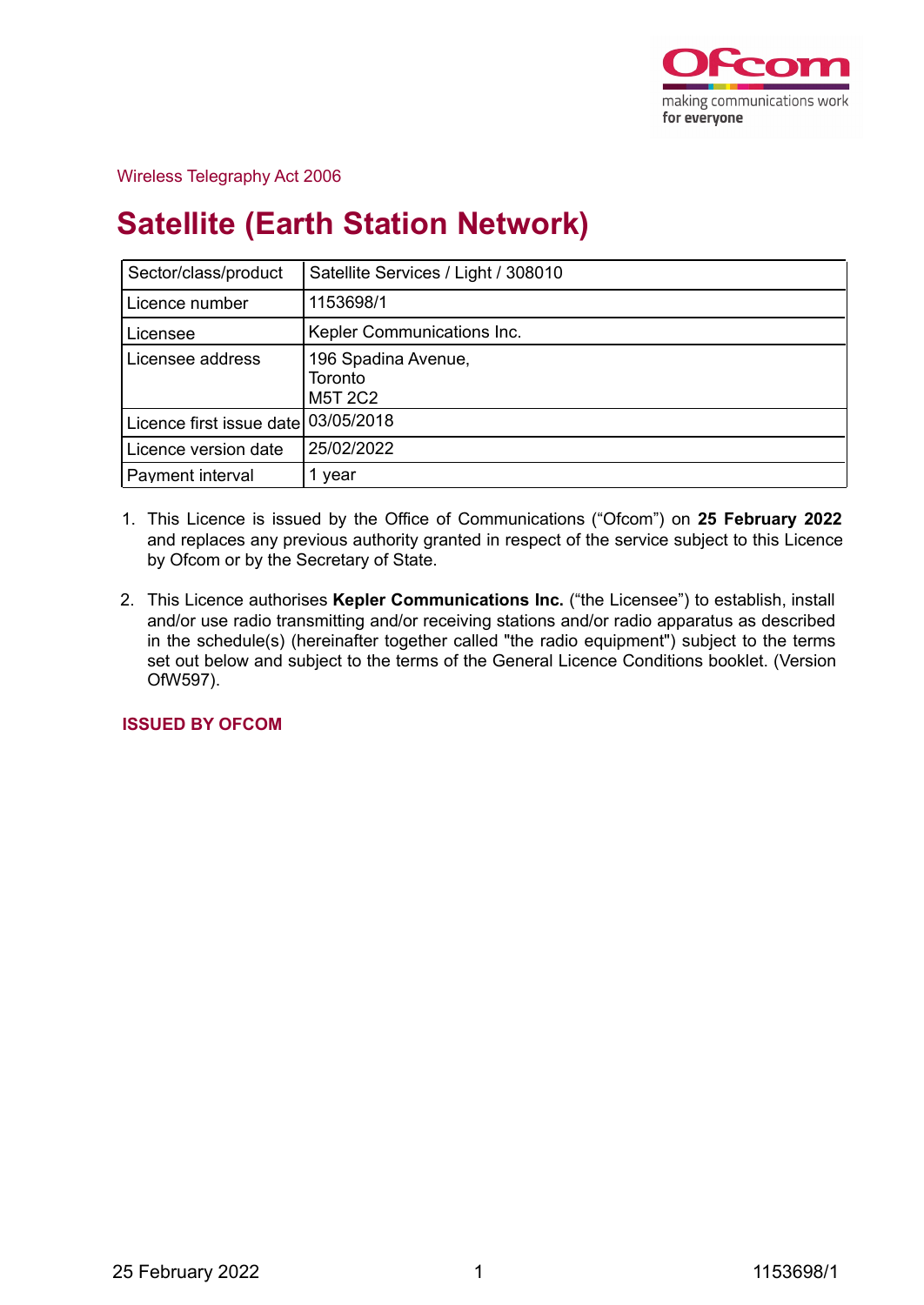

## **SATELLITE (EARTH STATION NETWORK) LICENCE SCHEDULE 1 TO LICENCE NUMBER 1153698/1 TERMS, PROVISIONS AND LIMITATIONS COVERED BY THIS LICENCE**

This schedule forms part of Licence **1153698/1,** issued to **Kepler Communications Inc.**, the Licensee on **25 February 2022,** and describes the terms and equipment specifications covered by this Licence.

## **1. The Licensee may establish and use:**

1.1 Permanent, transportable or mobile sending and receiving network earth station(s) ("the station(s)") for the purpose of providing wireless telegraphy links between the station(s) and geostationary or non-geostationary satellite(s).

## **2. Limitations on use**

- 2.1 The station(s) operating with geostationary satellites shall:
	- a) transmit within one or more of the following frequency ranges: 14.0-14.25 GHz, 27.5-27.8185 GHz, 28.4545-28.8265 GHz, 29.4625-30 GHz;
	- b) transmit only to the satellite and its associated orbital longitude specified in Schedule 2;
- 2.2 Land station(s) operating with non-geostationary satellites shall:
	- c) transmit within one or more of the following frequency ranges: 14.0-14.25 GHz, 27.5-27.8185 GHz, 28.4545-28.8265 GHz, 29.5-30 GHz;
	- d) transmit only to the satellite network specified in Schedule 2;
- 2.3 Aeronautical station(s) operating with non-geostationary satellites shall:
	- e) transmit within the frequency range: 14.0-14.25 GHz;
	- f) transmit only to the satellite network specified in Schedule 2;
- 2.4 Additionally:
	- g) station(s) that transmit with e.i.r.p. greater than 55 dBW shall operate only with prior consent from Ofcom and registration of the station(s) against the Licence;
	- h) station(s) that transmit within the frequency range 14.0 14.25 GHz inclusive shall not operate at any location that is less than or equal to 5 km from the two geographical locations specified in Schedule 3 without prior consent from Ofcom and registration of the station(s) against the Licence;
	- i ) station(s) that transmit with e.i.r.p. greater than 50 dBW and less than 55 dBW ( 50 dBW < e.i.r.p. < 55 dBW) in the frequency range 14.0-14.25 GHz inclusive shall not operate at any location that is greater than 5 km and less than or equal to 7 km from the two geographical locations specified in Schedule 3 without prior consent from Ofcom and registration of the station(s) against the Licence; and
	- j) station(s) shall not operate within the perimeter fence of any of the aerodromes specified in Schedule 4 without prior consent from the Civil Aviation Authority or stated Airport Authority.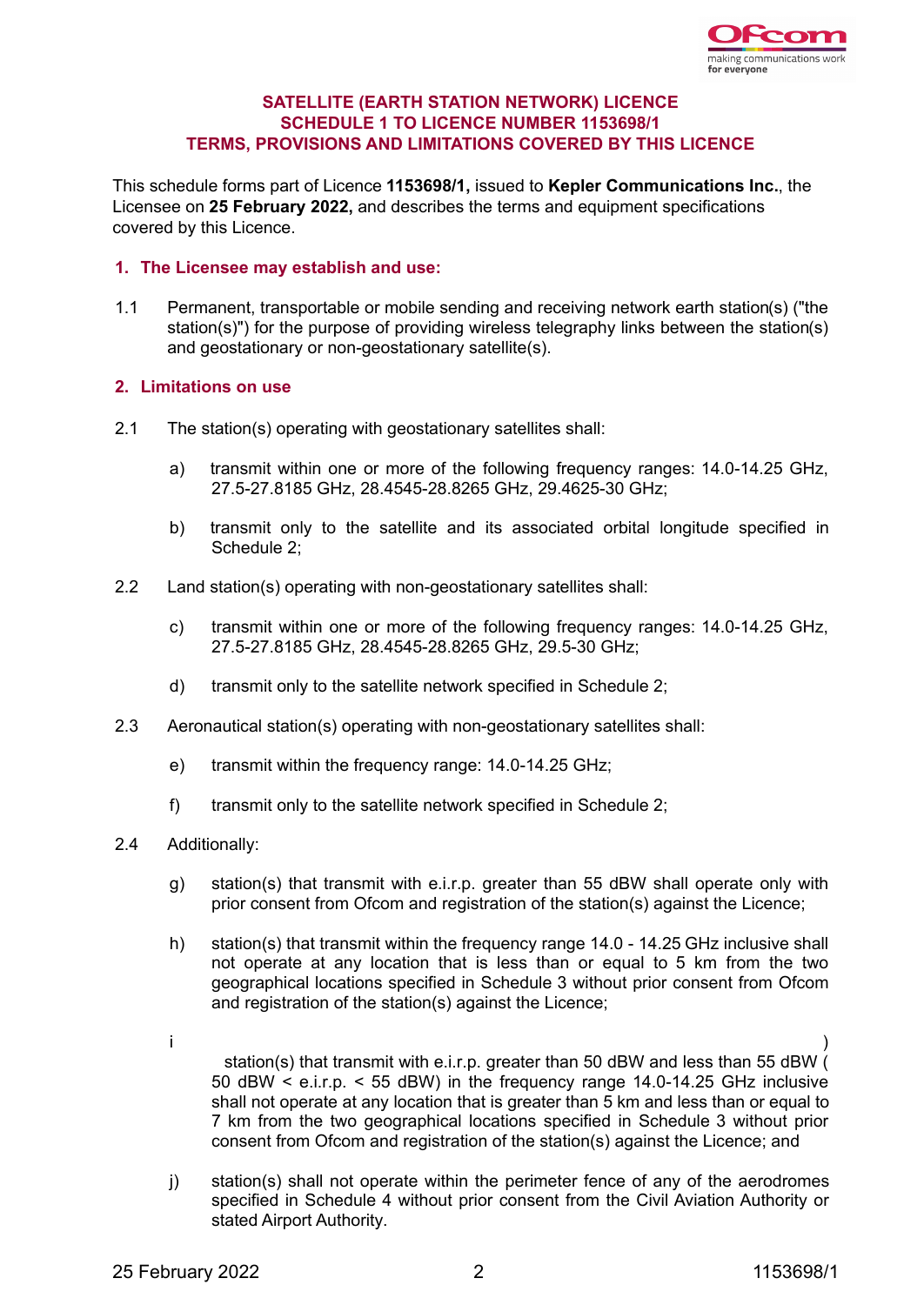

## **3. Apparatus**

- 3.1 The Licensee shall ensure that:
	- a) The wireless telegraphy apparatus comprised in the station(s) ("the apparatus") is so designed, constructed, maintained and operated, that its use does not cause any undue interference to other users of the spectrum;
	- b) The apparatus complies with (and is maintained in accordance with) the relevant performance specification(s) published by the operator(s) of the geostationary or non-geostationary satellite(s);
	- c) The earth stations operating with non-geostationary satellite(s) shall ensure compliance with the equivalent power flux-density limitations specified in Article 22 of the ITU Radio Regulations; and
	- d) The apparatus used for transmission complies with the Radio Equipment Directive and the appropriate UK National Interface Requirements.

#### **4. Additional conditions for mobile operation**

- a) The radio equipment shall be established or installed so that transmissions from the radio equipment may only be made when the radio equipment's operation is enabled by the crew of the vehicle, aircraft, vessel or train upon which it is mounted, and under the operational control of the network control facility. The radio equipment shall provide the crew with a means immediately to terminate transmissions;
- b) Where an aircraft or vessel is registered in the United Kingdom, Channel Islands or the Isle of Man, the Licensee shall ensure that all radio equipment on board that aircraft is endorsed by either a separate licence or exemption under the Wireless Telegraphy Act 2006;
- c) Transmissions from the radio equipment shall automatically be terminated on loss or significant degradation of the downlink signal from the relevant satellite;
- d) For operation with geostationary satellites, the radio equipment shall employ a stabilised platform with the ability to maintain a pointing accuracy +/-0.2 degrees towards the relevant geostationary satellite throughout transmissions; and
- e) For operation with geostationary satellites, the maximum EIRP at angles greater than or equal to 2.5 degrees from the antenna main beam axis shall not exceed 20 dBW/40 kHz from any individual station.

#### **5. National and international obligations**

- a) The relevant satellite data shall have been submitted to ITU in accordance with established ITU procedures; and
- b) All transmissions from the radio equipment must be terminated prior to any change of location; unless the apparatus used for transmission is designed for mobile operation and incorporates a stabilised platform or is operating under a specific exemption authorised by Ofcom.

## **6. Requirements specific to Satellite (Earth Station Network) Licences**

a) The Licensee shall keep a record of the operational characteristics of all terminals in the network, including the locations of fixed installations or, for mobile operation,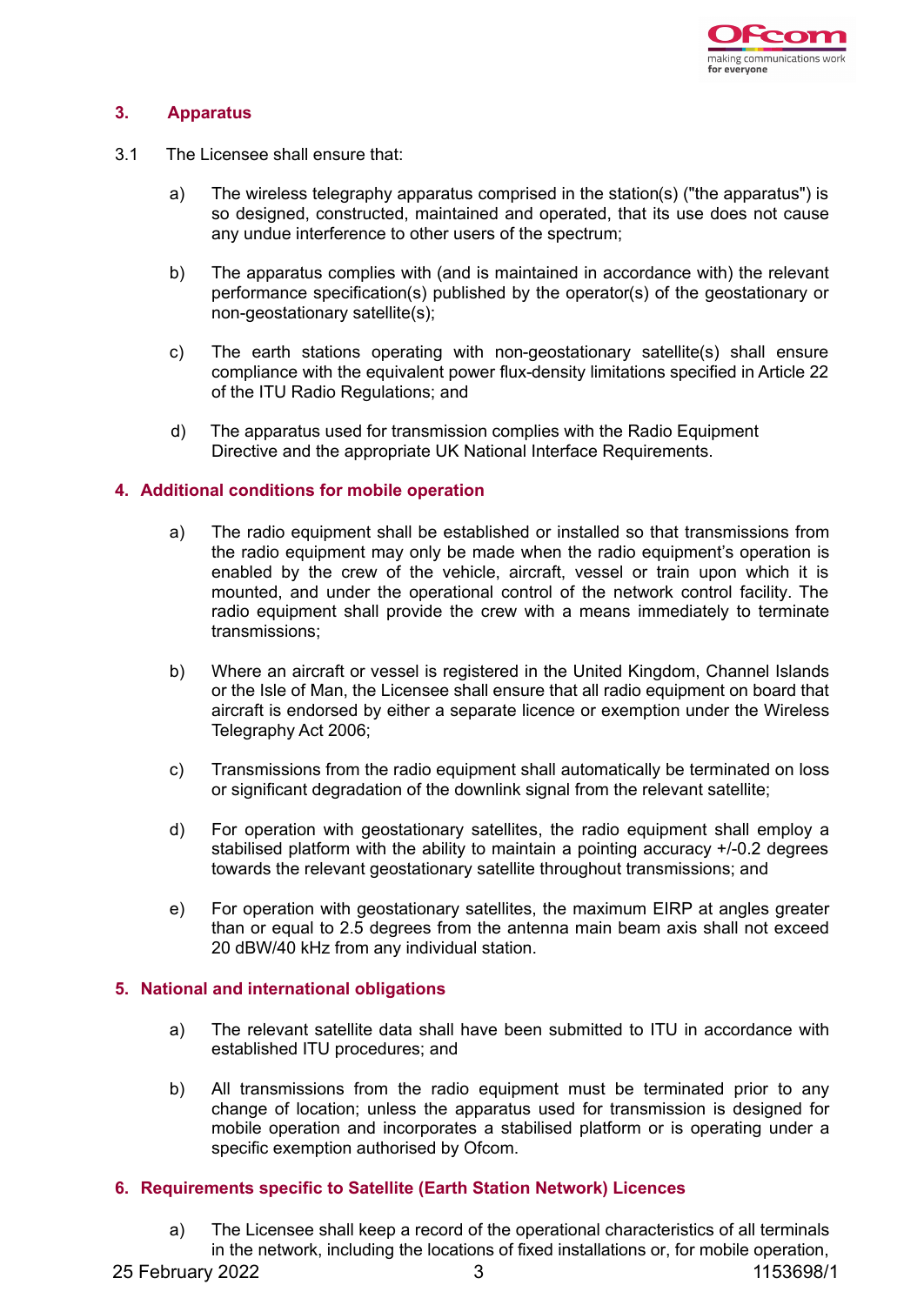

details of the vehicles, aircraft, vessels or trains on which the terminals are installed and the associated route or defined area of operation, which Ofcom may wish to have access to for enforcement purposes;

- b) The radio equipment shall implement independent local control and monitoring functions at the terminal, and be authorised, supervised and administered by a network control and monitoring centre;
- c) The Licensee shall have the facility to disable individual terminal transmission; and
- d) For satellite networks in MESH configuration, the network operator must nominate and notify Ofcom of those earth station(s) located in the UK which have independent centralised control and monitoring functionality and possess the capability to suppress transmissions from any earth station within the network. Earth stations that are capable of dynamic assignment as point-to-multipoint and point-to-point configuration may only be licensed as permanent earth stations.

## **7. Additional conditions for operation with non-geostationary satellites**

- 7.1 The radio frequencies authorised by this Licence must be used in common with other non-geostationary satellite systems authorised under wireless telegraphy licences granted by Ofcom. The names of these licensees shall be notified by Ofcom to the Licensee from time to time, and together with the Licensee are described as the "NGSO Licensees".
- 7.2 The Licensee shall cooperate with all NGSO Licensees, such that each satellite system (comprising the satellites, earth stations and user terminals) can co-exist and operate within the United Kingdom without causing harmful radio interference to each other, such that network services can be provided to end users.
- 7.3 In the event that
	- (a) one (or more than one) of the NGSO Licensees suffers a material and recurring (or ongoing) degradation of services to its users at a specific region or location in the United Kingdom; and
	- (b) the degradation of services is resulting from radio transmissions from the earth stations, the satellite or any other part of the satellite system operated by any of the NGSO Licensees, including the Licensee;

Ofcom may by notice instruct the Licensee to cease or change the use of particular equipment or particular radio frequencies which are authorised under a wireless telegraphy licence (including but not limited to radio frequencies authorised under this Licence) and are used by any part of the satellite system.

- 7.4 Any such cessation or change must be for the purposes of ensuring that such interference is avoided and the degradation of services to users at the particular regions or locations is resolved.
- 7.5 Following receipt of such notice, for such period of time as may be specified in the notice, the Licensee may only operate in accordance with the terms and conditions of the notice.

#### **8. Interpretation**

- 8.1 In this and subsequent schedule(s):
	- a) "earth station" means a radio transmitter located on the surface of the earth or mounted on a vehicle, aircraft, vessel or train and intended for communication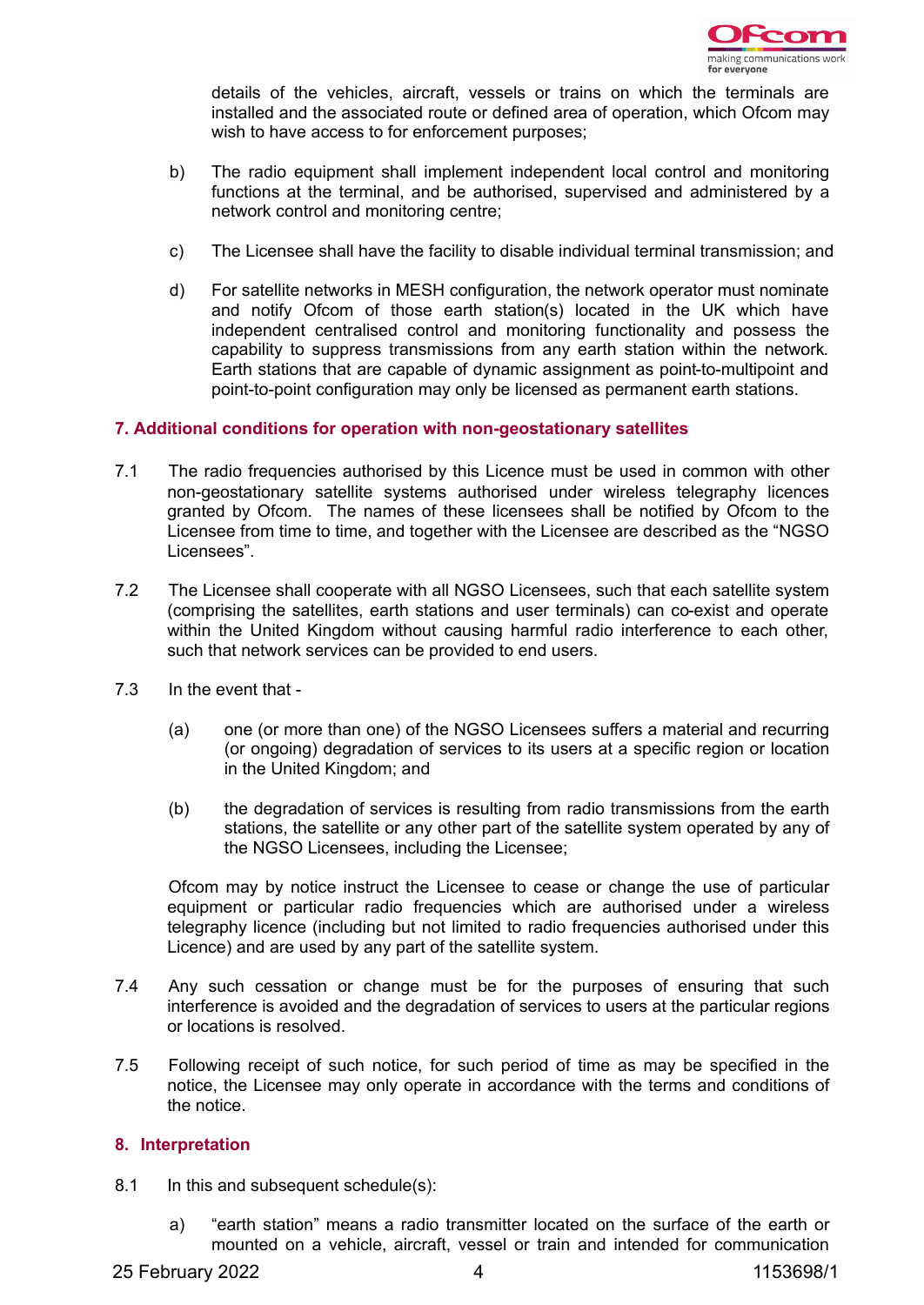

with one or more satellites;

- b) "geostationary satellite" means a satellite in geostationary orbit which remains approximately in a fixed position relative to a position on the surface of the earth;
- c) "non-geostationary satellite" means a satellite that does not remain fixed relative to a position on the surface of the earth; and
- d) "IR" means the United Kingdom Radio Interface Requirement published by Ofcom in accordance with Article 8 of the Radio Equipment Directive (Directive 2014/53/ EU of the European Parliament and of the Council on the harmonisation of the laws of the Member States relating to the making available of radio equipment on the market (known as the Radio Equipment Directive)).

#### **Notes**

- 1. This Licence does not remove any other obligations that the Licensee may have in relation to satellite filings made under the ITU Radio Regulations.
- 2. This Licence does not affect the requirement, when necessary, to obtain licences or authorisations under other Acts, such as the Broadcasting Act.
- 3. Some terminal installations require local authority planning approval. Advice should be sought from the Department for Business, Enterprise and Industrial Strategy and the appropriate local authority planning department.
- 4. The Licensee must apply for a variation of the Licence from Ofcom before making any changes which may contravene the conditions of the Licence.
- 5. Technical terms used in clause 2 shall have the meanings assigned to them in the ITU Radio Regulations.
- 6. For radio equipment installed on aircraft, licensees are advised that they must comply with Civil Aviation Authority (CAA) airworthiness requirements and regulations.
- 7. Further information, in respect of airworthiness requirements and certification requirements before installation, can be obtained by contacting the Civil Aviation Authority (CAA):

#### **Civil Aviation Authority**

Tel: 0330 022 1500

<http://www.caa.co.uk/>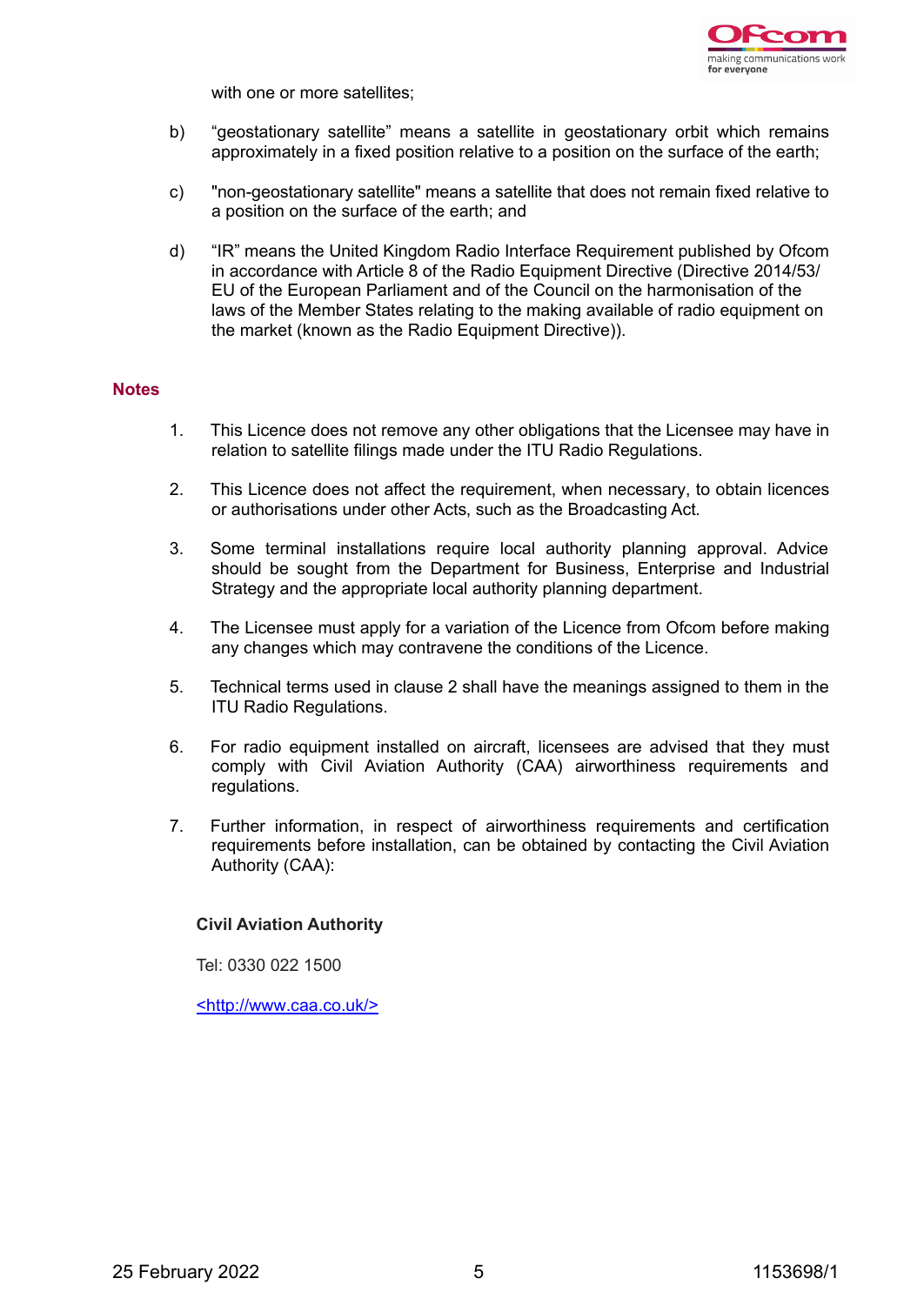

#### **SCHEDULE 2**

| .icence No | 53698/1 | . date<br>version<br>icence | 25/02/2020<br>25/02/2022 | ∖ Interval<br>Paymen<br>-- | vear |
|------------|---------|-----------------------------|--------------------------|----------------------------|------|
|            |         |                             |                          |                            |      |

|                     | <b>Earth Station Network Name</b> | <b>Emergency Telephone Number (24 Hours)</b> |                                                     |  |  |
|---------------------|-----------------------------------|----------------------------------------------|-----------------------------------------------------|--|--|
| Angarium-UK         |                                   | 647 974 3134                                 |                                                     |  |  |
| <b>Network Type</b> | <b>Satellite Type</b>             | Satellite / Satellite Network Name           | <b>Geostationary Orbital Longitude</b><br>(degrees) |  |  |
| Mixed               | Non-Geostationary                 | Angarium                                     |                                                     |  |  |

| <b>Frequency band</b>                                                                   |
|-----------------------------------------------------------------------------------------|
| 14.0-14.25 GHz<br>27 5 - 27 8185 GHz<br>28.4545 - 28.8265 GHz<br>29.4625 - 30 GHz (GSO) |
| 29.5 - 30 GHz (NGSO)                                                                    |

Operations are subject to the provision of Article 4.4 of the ITU Radio Regulations (non-interference basis to users of this spectrum) prior to international coordination

#### **SCHEDULE 3**

Restrictions on equipment to be located within 7 km of the following National Grid References apply - see Schedule 1, Sections 2 h) and i) for further details.

SE 20900 56100 SS 20500 12600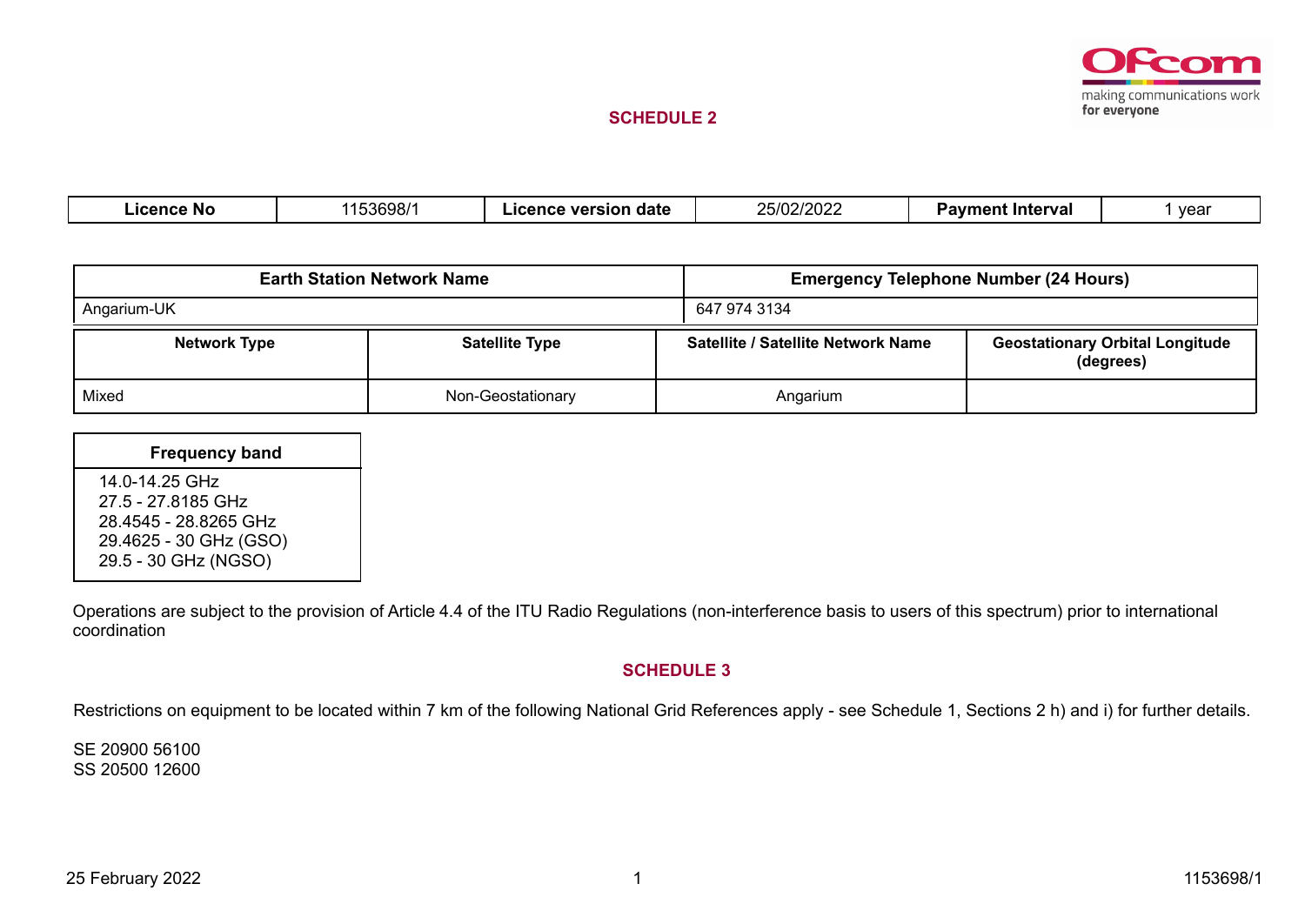

## **SCHEDULE 4**

Permission to operate equipment subject to this Licence from any location within the perimeter fence of the aerodromes listed below must be obtained from either the CAA or the Airport Authority.

CAA Contact : 0207 453 6531

| Aerodrome name Address    |                                             | <b>Postcode</b>     | <b>Telephone</b> | <b>UK/CI/NI</b>          | <b>Easting</b> | <b>Northing</b> | <b>Aerodrome POC</b>                      |
|---------------------------|---------------------------------------------|---------------------|------------------|--------------------------|----------------|-----------------|-------------------------------------------|
| Aberdeen / Dyce           | Aberdeen Airport                            | <b>AB217DU</b>      | 01224 723714     | <b>UK</b>                | 387997         | 812609          | Duty Tels Officer                         |
| Alderney                  | <b>Alderney Airport</b>                     | GY9 3AJ             | 01481822851      | टा                       | 556723         | 5506468         | Senior Air Traffic Controller             |
| <b>Belfast Aldergrove</b> | <b>Belfast International</b><br>Airport     | <b>BT29 4AB</b>     | 028 9448 4281    | $\overline{N}$           | 315195         | 380283          | Duty Air Traffic Engineer                 |
| <b>Belfast City</b>       | <b>Belfast City Airport</b>                 | BT3 9JH             | 028 9045 4871    | $\overline{\mathsf{N}}$  | 337483         | 376510          | <b>ATC Supervisor</b>                     |
| Benbecula                 | Benbecula<br>Aerodrome                      | HS7 5LA             | 01870 602051     | UK                       | 78483          | 855733          | <b>Senior Air Traffic Controller</b>      |
| <b>Biggin Hill</b>        | <b>Biggin Hill Airport</b>                  | <b>TN16 3BN</b>     | 01959 574677     | UK                       | 541691         | 161064          | <b>ATS Manager</b>                        |
| Birmingham                | Birmingham<br><b>International Airport</b>  | <b>B26 3QJ</b>      | 0121 780 0922    | UK                       | 417220         | 284022          | Duty Engineering Officer                  |
| Blackpool                 | <b>Blackpool Airport</b>                    | <b>FY4 2QY</b>      | 01253 343434     | UK                       | 332307         | 431071          | Senior Telecommunications<br>Officer      |
| Bournemouth               | Bournemouth<br><b>International Airport</b> | <b>BH23 6SE</b>     | 01202 364150     | UK                       | 411201         | 97844           | <b>ATS Manager</b>                        |
| <b>Bristol</b>            | <b>Bristol Airport</b>                      | <b>BS48 3DY</b>     | 08701 212747     | UK                       | 350055         | 165098          | <b>Air Traffic Engineering</b><br>Manager |
| Cambridge                 | <b>Cambridge Airport</b>                    | CB5 8RX             | 01223 293737     | UK                       | 548723         | 258544          | Senior Air Traffic Controller             |
| Cardiff                   | Cardiff International<br>Airport            | <b>CF62 3BD</b>     | 01446 712562     | UK                       | 306643         | 167265          | Duty Engineering Officer                  |
| Carlisle                  | <b>Carlisle Airport</b>                     | CA6 4NW             | 01228 573629     | $\overline{\mathsf{UK}}$ | 348265         | 560609          | Senior Telecommunications<br>Officer      |
| Coventry                  | <b>Coventry Airport</b>                     | CV8 3AZ             | 02476 308638     | UK                       | 435519         | 274761          | Senior Air Traffic Engineer               |
| Cranfield                 | <b>Cranfield Aerodrome</b>                  | <b>MK43 0AL</b>     | 01234 754761     | UK                       | 494909         | 242446          | <b>Manager ATS</b>                        |
| Dundee                    | Dundee Airport                              | DD <sub>2</sub> 1UH | 01382 643242     | UK                       | 336868         | 729382          | Senior Air Traffic Controller             |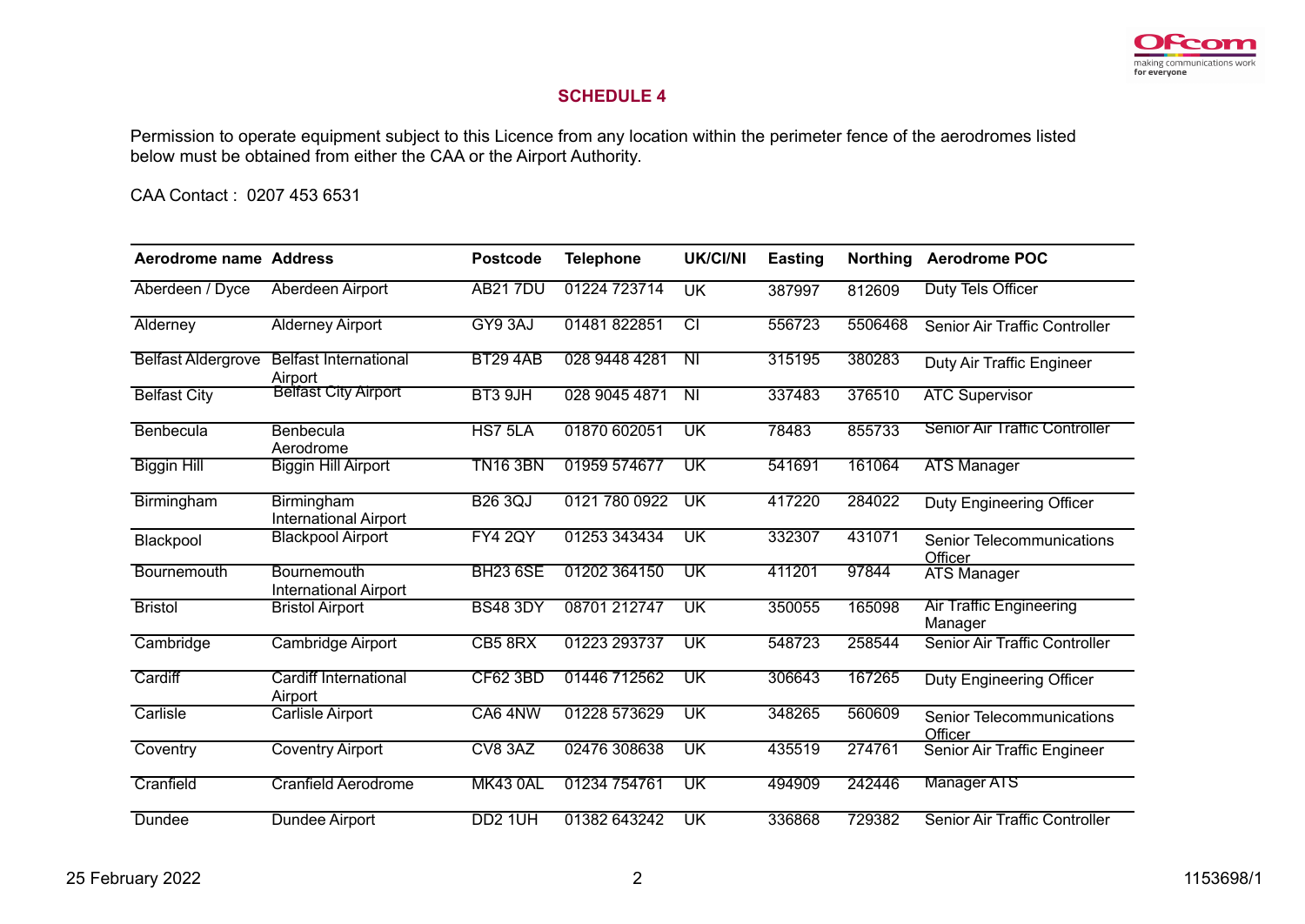

| <b>Aerodrome name Address</b> |                                                | <b>Postcode</b>     | <b>Telephone</b> | <b>UK/CI/NI</b>          | <b>Easting</b> | <b>Northing</b> | <b>Aerodrome POC</b>                 |
|-------------------------------|------------------------------------------------|---------------------|------------------|--------------------------|----------------|-----------------|--------------------------------------|
| Doncaster/<br>Sheffield       | Robin Hood Airport                             | DN9 3RH             | 01302 624870     | UK                       | 46603          | 39807           | <b>ATC Manager</b>                   |
| <b>East Midlands</b>          | <b>East Midlands Airport</b>                   | <b>DE74 2SA</b>     | 01332 852910     | UK                       | 445367         | 326168          | Duty Engineering Officer             |
| Edinburgh                     | <b>Edinburgh Airport</b>                       | <b>EH12 9DN</b>     | 0131 317 7638    | $\overline{\mathsf{UK}}$ | 314389         | 673842          | <b>Duty Air Traffic Engineer</b>     |
| Exeter                        | <b>Exeter Airport</b>                          | EX5 2BD             | 01392 367433     | $\overline{\text{UK}}$   | 300326         | 93702           | <b>Senior Air Traffic Controller</b> |
| Farnborough                   | <b>Farnborough Airport</b>                     | <b>GU14 6XA</b>     | 01252 526015     | $\overline{\textsf{UK}}$ | 485452         | 153678          | Senior Air Traffic Controller        |
| Filton                        | <b>Filton Aerodrome</b>                        | <b>BS997AR</b>      | 0117 969 9094    | $\overline{\text{UK}}$   | 359103         | 180229          | Senior Air Traffic Controller        |
| Glasgow                       | <b>NATS, Control Tower</b>                     | <b>PA3 2SG</b>      | 0141 840 8029    | $\overline{\mathsf{UK}}$ | 247869         | 666993          | <b>Manager Engineering</b>           |
| Gloucestershire               | Gloucestershire<br>Aerodrome                   | <b>GL51 6SR</b>     | 01452 857700     | $\overline{\text{UK}}$   | 388598         | 221747          | Duty Aerodrome Controller            |
| Guernsey                      | <b>Guernsey Airport</b>                        | GY8 0DJ             | 01481 237766     | $\overline{\text{CI}}$   | 528960         | 5476102         | <b>Senior Air Traffic Controller</b> |
| Hawarden                      | <b>Hawarden Airport</b>                        | CH4 0DR             | 01244 522012     | $\overline{\mathsf{UK}}$ | 334748         | 364998          | Senior Air Traffic Controller        |
| Humberside                    | Humberside Airport                             | <b>DN39 6YH</b>     | 01652 682022     | $\overline{\text{UK}}$   | 509295         | 409914          | Air Traffic Manager                  |
| Inverness                     | <b>Inverness Airport</b>                       | IV2 7JB             | 01667 464293     | $\overline{\textsf{UK}}$ | 277380         | 851836          | <b>ATC Inverness</b>                 |
| Isle of Man                   | <b>Isle of Man Airport</b>                     | IM9 2AS             | 01624 821600     | $\overline{\mathsf{UK}}$ | 228463         | 468452          | Senior Air Traffic Engineer          |
| <b>Jersey</b>                 | <b>Jersey Airport</b>                          | JE1 1BW             | 01534 492226     | टा                       | 558699         | 5451100         | <b>Senior Air Traffic Controller</b> |
| Kirkwall                      | <b>Kirkwall Airport</b>                        | <b>KW15 1TH</b>     | 01856 886205     | $\overline{\text{UK}}$   | 348020         | 1008196         | Senior Air Traffic Controller        |
| Land's End / St<br>Just       | Land's End<br>Aerodrome                        | <b>TR19 7RL</b>     | 01736 788944     | $\overline{\mathsf{UK}}$ | 137630         | 28983           | Senior Air Traffic Controller        |
| <b>Leeds Bradford</b>         | Leeds Bradford<br><b>International Airport</b> | <b>LS19 7TU</b>     | 0113 391 3277    | $\overline{\mathsf{UK}}$ | 422418         | 441129          | Duty Air Traffic Engineer            |
| Liverpool                     | <b>Liverpool Airport Plc</b>                   | <b>L24 1YD</b>      | 0151 288 4300    | $\overline{\mathsf{UK}}$ | 343507         | 382196          | Senior Air Traffic Controller        |
| <b>London City</b>            | <b>London City Airport</b>                     | <b>E16 2PX</b>      | 020 7646 0205    | $\overline{\mathsf{UK}}$ | 542674         | 180487          | <b>Duty Air Traffic Engineer</b>     |
| <b>London Gatwick</b>         | London (Gatwick)<br>Airport                    | RH <sub>6</sub> ONP | 01293 601060     | $\overline{\textsf{UK}}$ | 526676         | 140318          | <b>Duty Air Traffic Engineer</b>     |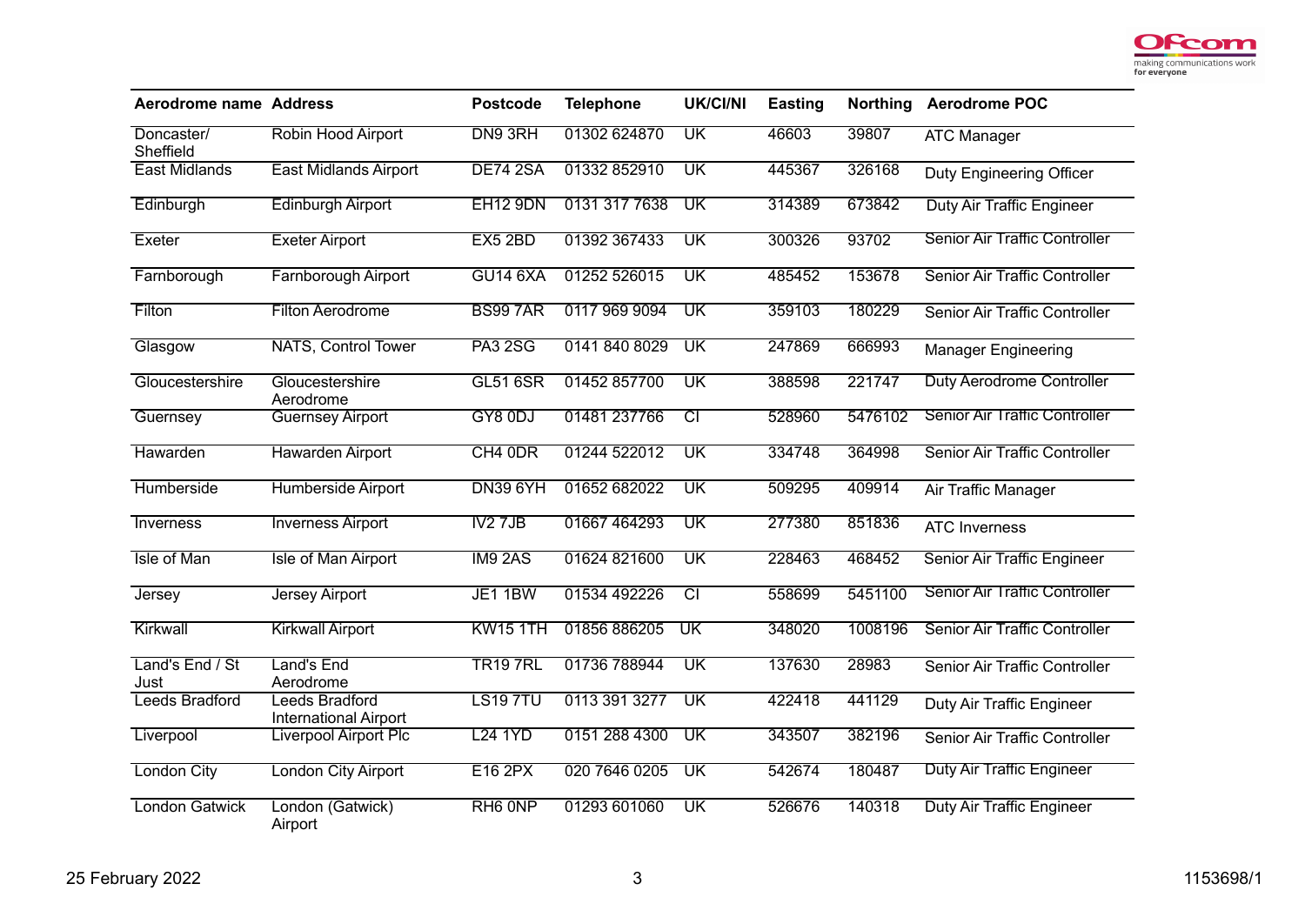

| <b>Aerodrome name Address</b> |                                                          | <b>Postcode</b>     | <b>Telephone</b> | <b>UK/CI/NI</b>          | Easting | <b>Northing</b> | <b>Aerodrome POC</b>                 |
|-------------------------------|----------------------------------------------------------|---------------------|------------------|--------------------------|---------|-----------------|--------------------------------------|
| London Luton                  | London Luton Airport                                     | LU <sub>2</sub> 9LY | 01582 395029     | $\overline{\mathsf{UK}}$ | 512422  | 220804          | Duty Air Traffic Engineer            |
| <b>London Stansted</b>        | <b>London Stansted</b><br>Airport                        | <b>CM24 1QW</b>     | 01279 669316     | UK                       | 553916  | 223081          | Duty Air Traffic Engineer            |
| Londonderry /<br>Eglinton     | <b>City of Derry Airport</b>                             | <b>BT47 3PY</b>     | 028 7181 1099    | $\overline{N}$           | 253681  | 422039          | Senior Air Traffic Engineer          |
| Manchester                    | <b>Manchester Airport</b>                                | M90 1QX             | 0161 499 5025    | $\overline{\mathsf{UK}}$ | 381796  | 384132          | <b>Duty Air Traffic Engineer</b>     |
| Manchester<br>Woodford        | Manchester<br>Woodford                                   | <b>SK7 1QR</b>      | 0161 439 3383    | $\overline{\mathsf{UK}}$ | 390174  | 382355          | Senior Air Traffic Controller        |
| Manston                       | Kent International<br>Airport                            | <b>CT12 5BP</b>     | 01843 825063     | $\overline{\textsf{UK}}$ | 633140  | 165662          | Senior Air Traffic Controller        |
| Newcastle                     | <b>Newcastle Airport</b>                                 | <b>NE13 8BZ</b>     | 0191 214 3244    | $\overline{\textsf{UK}}$ | 419802  | 571483          | Senior Air Traffic Controller        |
| Northolt                      | <b>RAF Northolt</b>                                      | HA4 6NG             | 020 8833 8228    | $\overline{\mathsf{UK}}$ | 509755  | 184987          | <b>Air Traffic Supervisor</b>        |
| Norwich                       | <b>Norwich Airport</b>                                   | NR6 6JA             | 01603 420645     | $\overline{\textsf{UK}}$ | 622014  | 313753          | Tels/Engineering                     |
| Oxford/Kidlington             | <b>Oxford Airport</b>                                    | OX5 1RA             | 01865844272      | $\overline{\text{UK}}$   | 446949  | 215594          | <b>Senior Air Traffic Controller</b> |
| Pembrey                       | <b>Pembrey Airport</b>                                   | SA16 OHZ            | 01554 891534     | $\overline{\text{UK}}$   | 240360  | 204220          | Senior Air Traffic Controller        |
| Plymouth                      | <b>Plymouth City Airport</b>                             | PL6 8BW             | 01752 515341     | $\overline{\mathsf{UK}}$ | 250511  | 60229           | Senior Air Traffic Controller        |
| Prestwick                     | <b>Glasgow Prestwick</b><br><b>International Airport</b> | KA9 2PL             | 01292 511107     | $\overline{\mathsf{UK}}$ | 236746  | 626815          | Senior Air Traffic Controller        |
| Redhill                       | <b>Terminal Building</b>                                 | RH1 5YP             | 01737823377      | $\overline{\mathsf{UK}}$ | 530105  | 147698          | <b>Senior Air Traffic Controller</b> |
| Scatsta                       | Scatsta Aerodrome                                        | ZE29QP              | 01806 242791     | $\overline{\textsf{UK}}$ | 438844  | 1172284         | Senior Air Traffic Controller        |
| Scilly Isles / St<br>Mary's   | <b>St Mary's Airport</b>                                 | <b>TR21 0NG</b>     | 01720 422677     | $\overline{\text{UK}}$   | 92020   | 10300           | Senior Air Traffic Controller        |
| Shoreham                      | <b>Shoreham Airport</b>                                  | BN4 5FJ             | 01273 467377     | $\overline{\mathsf{UK}}$ | 519999  | 105406          | Senior Air Traffic Controller        |
| Southampton                   | Southampton Airport                                      | <b>SO18 2NL</b>     | 023 8062 7113    | UK                       | 445278  | 116962          | <b>Duty Air Traffic Engineer</b>     |
| Southend                      | <b>London Southend</b><br>Airport                        | <b>SS2 6YF</b>      | 01702 608120     | $\overline{\text{UK}}$   | 586898  | 189290          | <b>Senior Air Traffic Controller</b> |
| Stornoway                     | Stornoway<br>Aerodrome                                   | HS2 0BN             | 01851 707415     | $\overline{\mathsf{UK}}$ | 145851  | 933141          | Senior Air Traffic Controller        |